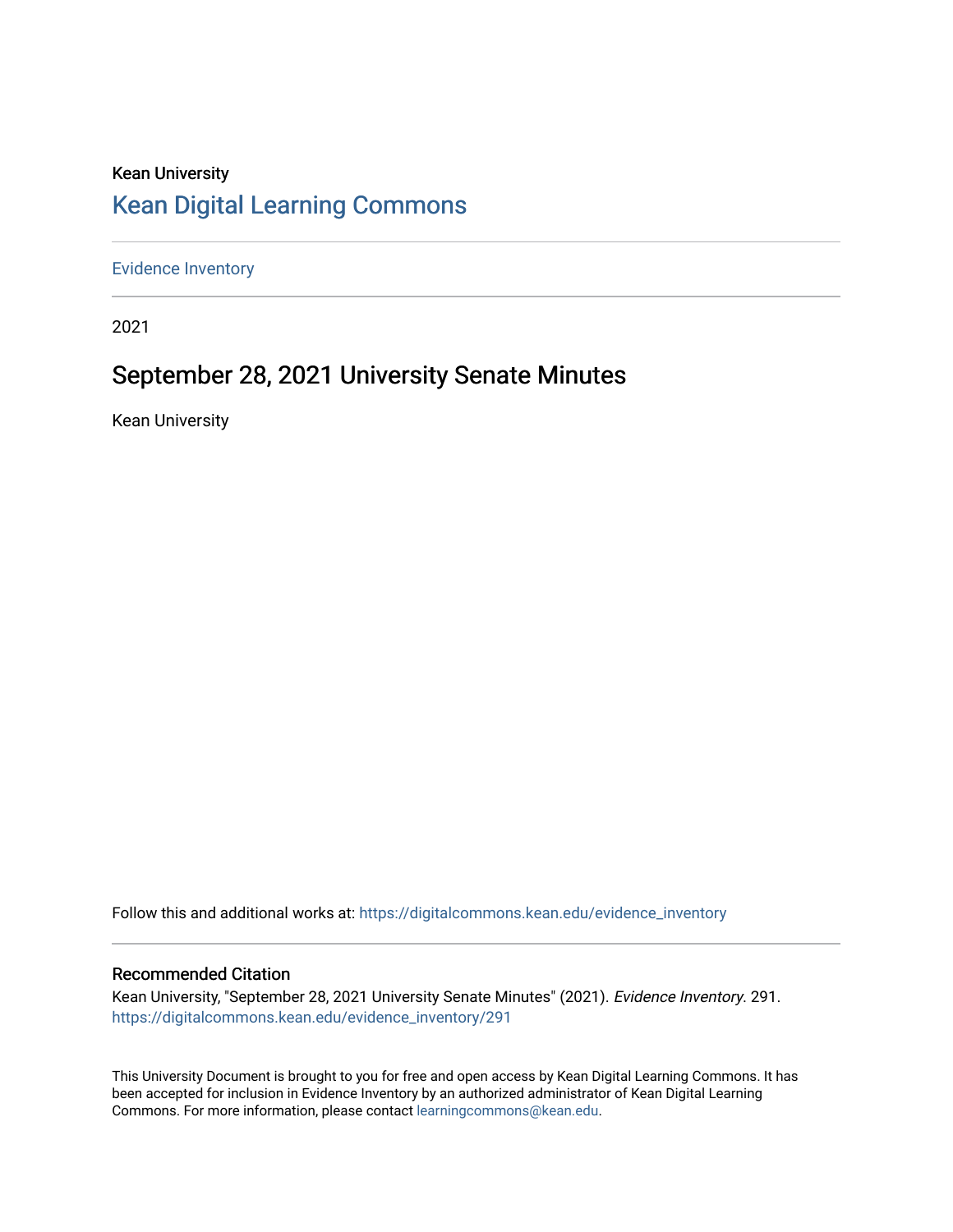## September 28, 2021 University Senate Minutes

#### Abstract

Senate minutes, Provost Birdsell's address to the Senate

#### Keywords

Senate minutes, Provost Birdsell's address to the Senate, Standard VII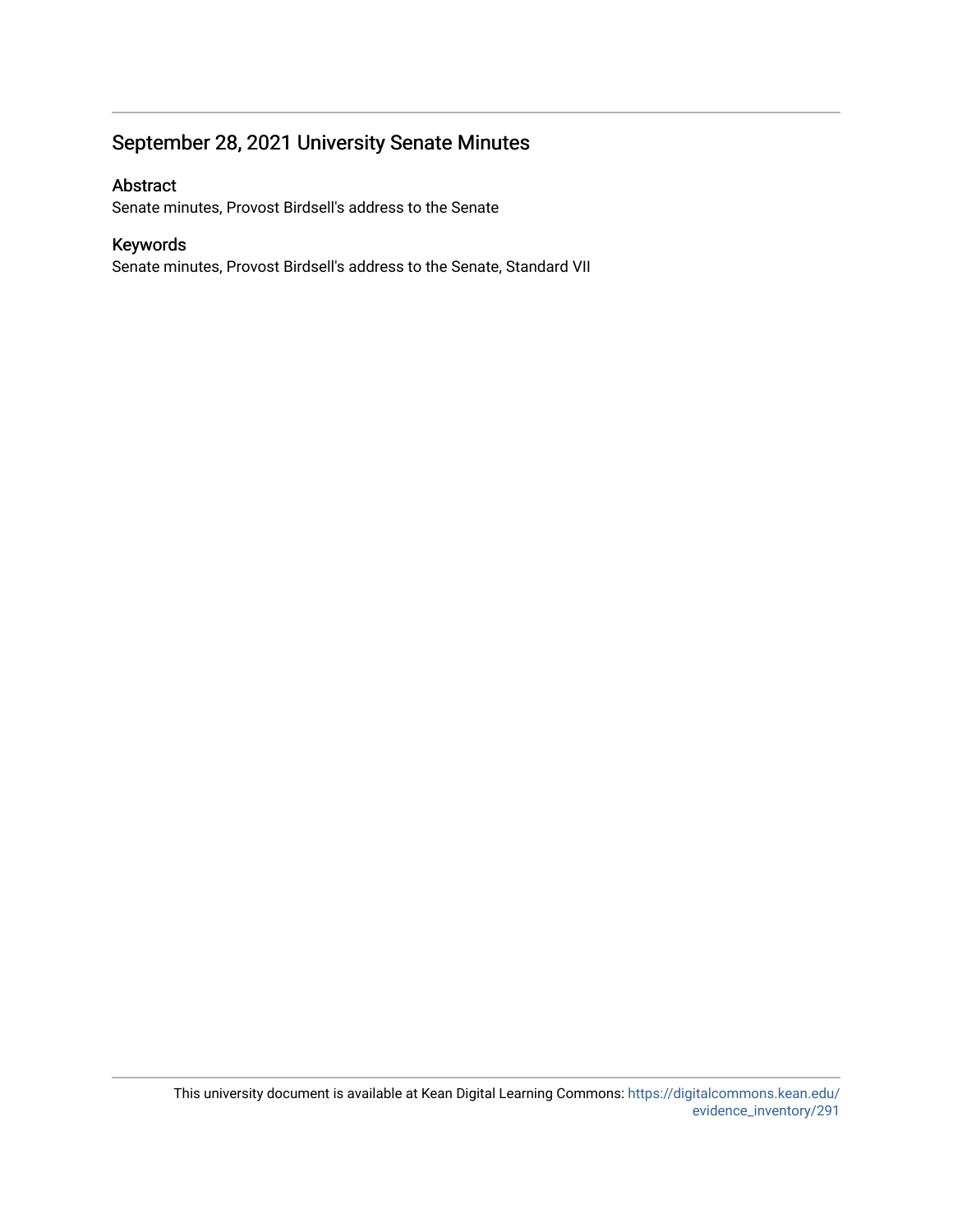

**September 28, 2021 2:15 p.m.-4:15 p.m. HH 113**

#### **Senators in attendance:**

•Ahlawat, •Anderson, •Boateng, •Brandwein, •Brown, •Connors, •Donovan, •Dowdell, •Evans, •Farrokh, •Filardo, •Gover, •Gubi, •Halper, •Lynch, •Logue, •Mack (Zoom), •Marks, •Mayhall (Zoom), •Moran, •Mulry, •Pintado-Casas, •Roebuck (Zoom), •Rosa, •Rosen, •Sanchez, •Sargent, •Wetzel, •White, •Yucetepe

# **Student Representative:**

Vacant

**Guests:**

[•=present ex=Excused absent=ab]

Meeting called to order by Chairperson Donovan at 2:23 pm

|    | <b>Minutes</b> – June 24, 2021                                             |
|----|----------------------------------------------------------------------------|
|    | A. Motion: Mulry                                                           |
|    | <b>B.</b> Second:                                                          |
|    | C. Approved                                                                |
|    |                                                                            |
| П. | <b>Curriculum Items for Notification and/or Vote-None</b>                  |
|    |                                                                            |
| Ш. | <b>Old Business-</b>                                                       |
|    | A. Course caps                                                             |
|    | 1. No updates at this time; Joy M. will follow up with further information |
|    | B. Art History Program                                                     |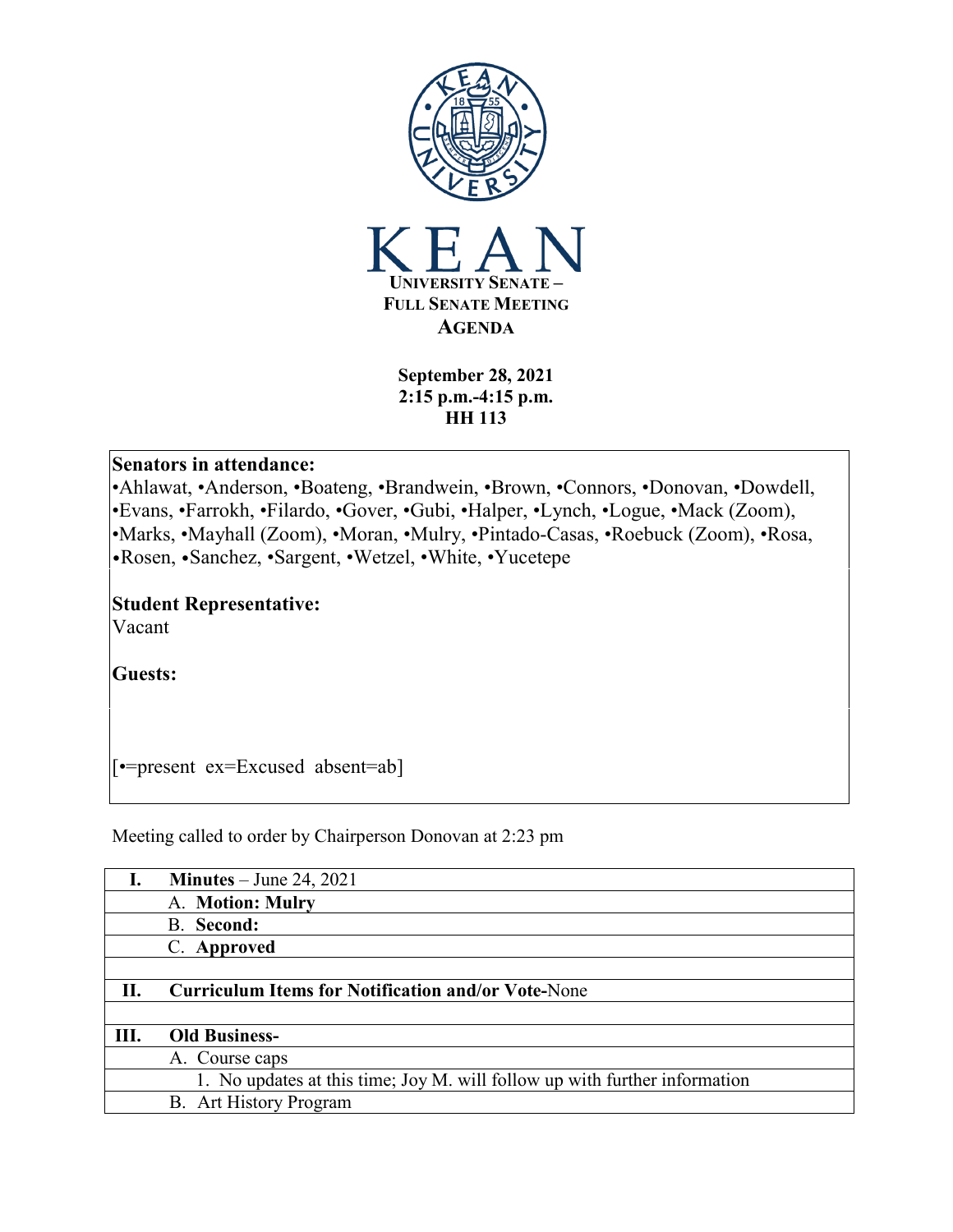| 1. Still working on resolving the issue of keeping the faculty at Kean                  |  |  |
|-----------------------------------------------------------------------------------------|--|--|
| IV.<br><b>New Business</b>                                                              |  |  |
| A. Resolution on move to shared government and elected chairs                           |  |  |
| 1. How will the new president and provost are going to handle this and what action      |  |  |
| will be taken on it. President and Provost support a move to chairs from executive      |  |  |
| Directors                                                                               |  |  |
| 2. Chair read resolution in support of shared governance and include faculty and        |  |  |
| university in the move to R2 status, including a traditional structure to move to       |  |  |
| chairs and away from Executive Directors and inclusion of the Senate in decision        |  |  |
| making                                                                                  |  |  |
| Chair opened the floor for discussion<br>3.                                             |  |  |
| Agree that this is a move in the right direction. What if EDs do not have a<br>a.       |  |  |
| prior arrangement to move to faculty. Chair feels this is one of the items that         |  |  |
| the University Senate should be involved in                                             |  |  |
| b. How can the lack of participation in commencement with the move to chairs            |  |  |
| from EDs. Chair-Explore best practices at other universities including at               |  |  |
| Baruch where Dr. Birdsell has come from                                                 |  |  |
| Encouraged about inclusion in the process. There may be tendencies to revert<br>c.      |  |  |
| back to the old ways. This is a process that the faculty wants to be involved in        |  |  |
| and should be involved in.                                                              |  |  |
| d. Faculty are assigned to work during the summer for coverage as an answer to          |  |  |
| the concern about the end of the semester and into the summer.                          |  |  |
| It was noted that the chair had no input into the ad for faculty in BPM and he<br>e.    |  |  |
| also noted that the ad was posted earlier to address the need for a pool of             |  |  |
| quality faculty. Provided the example that the faculty were not part of the             |  |  |
| discussion about the design of the Hynes Building                                       |  |  |
| f.<br>Chair is encouraged about Dr. Birdsell. Chair researched Dr. Birdsell and         |  |  |
| received very positive feedback                                                         |  |  |
| 4. Motion on resolution: Ahlawat                                                        |  |  |
| Second: Lynch<br>5.                                                                     |  |  |
| 6. Approved, unanimous with 2 abstentions: Roebuck and Farrokh                          |  |  |
| B. Resolution on Art History                                                            |  |  |
| Discussion about resolution content                                                     |  |  |
| 2. Discussion about the importance of having tenured faculty. One Senator feels this    |  |  |
| is a union issue that should not be included in the resolution but another Senator      |  |  |
| believes tenure is about academic freedom                                               |  |  |
| Tenured faculty guide, shepherd and protect programs which is needed to establish<br>3. |  |  |
| programs                                                                                |  |  |
| The general issue is why we are working on the resolution<br>4.                         |  |  |
| 5. Balance of resolution per chair: We believe art historians need to continue to run   |  |  |
| the program because no program should not exist without tenured faculty. The            |  |  |
| faculty make the program                                                                |  |  |
| 6. M. Halper-not maintaining tenured faculty is antithetical to maintaining a program   |  |  |
| and can lead to loss of accreditation                                                   |  |  |
| Resolution to support the three faculty remaining at Kean to run the program<br>7.      |  |  |
| because the Senate is not in favor of having a program without tenured faculty.         |  |  |
| Board may have approved to continue the program but with retrenchment of the<br>8.      |  |  |
| faculty                                                                                 |  |  |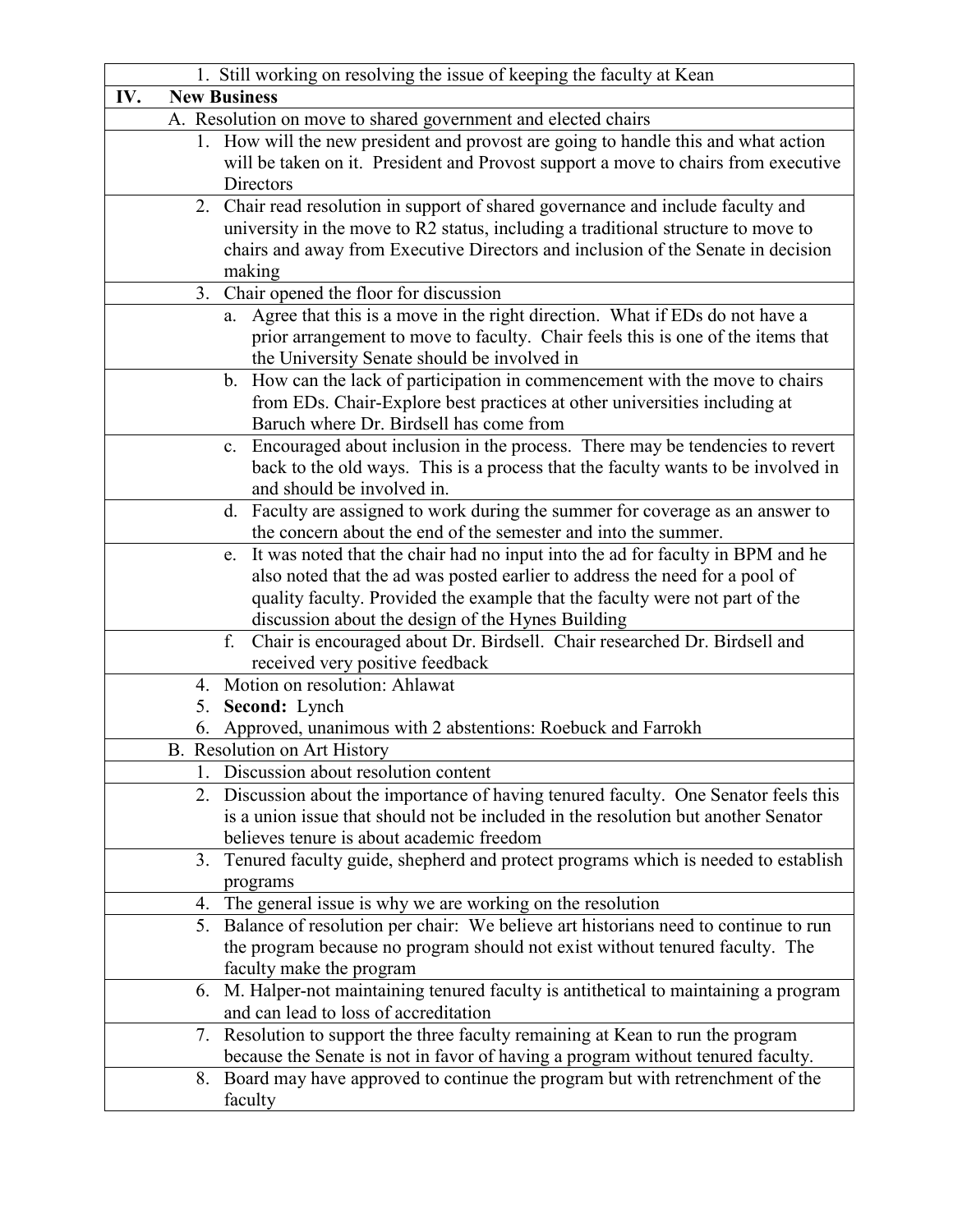| 10. Sounds like the AH situation is an element of all of the other issues and concerns<br>11. Include the extended statement about AH from the resolution of 2020<br>12. What is the process for updating Dr. Birdsell in terms of history of various<br>concerns. Joy M. stated that he can be updated as needed<br>13. Feeling that the language is not clear because it is referred to as a program rather<br>than a minor<br>14. Getting rid of majors (shift to minors) appears to be used to get rid of faculty |
|-----------------------------------------------------------------------------------------------------------------------------------------------------------------------------------------------------------------------------------------------------------------------------------------------------------------------------------------------------------------------------------------------------------------------------------------------------------------------------------------------------------------------|
|                                                                                                                                                                                                                                                                                                                                                                                                                                                                                                                       |
|                                                                                                                                                                                                                                                                                                                                                                                                                                                                                                                       |
|                                                                                                                                                                                                                                                                                                                                                                                                                                                                                                                       |
|                                                                                                                                                                                                                                                                                                                                                                                                                                                                                                                       |
|                                                                                                                                                                                                                                                                                                                                                                                                                                                                                                                       |
|                                                                                                                                                                                                                                                                                                                                                                                                                                                                                                                       |
|                                                                                                                                                                                                                                                                                                                                                                                                                                                                                                                       |
| 15. Some feel that a more thoughtful approach may be necessary                                                                                                                                                                                                                                                                                                                                                                                                                                                        |
| 16. Need to support the AH faculty and important to stress that we do value tenure                                                                                                                                                                                                                                                                                                                                                                                                                                    |
| 17. Need to complete and vote on the resolution today to show support for colleagues                                                                                                                                                                                                                                                                                                                                                                                                                                  |
| 18. The AH faculty are valuable to the university                                                                                                                                                                                                                                                                                                                                                                                                                                                                     |
| 19. Revised resolution was read by Co-Chair                                                                                                                                                                                                                                                                                                                                                                                                                                                                           |
| 20. Resolution is approved unanimously                                                                                                                                                                                                                                                                                                                                                                                                                                                                                |
| C. Resolution on structural changes without faculty input                                                                                                                                                                                                                                                                                                                                                                                                                                                             |
| 1. Support for the idea of structural changes that include faculty input                                                                                                                                                                                                                                                                                                                                                                                                                                              |
| 2. Motion: Halper                                                                                                                                                                                                                                                                                                                                                                                                                                                                                                     |
| 3. Second: Lynch                                                                                                                                                                                                                                                                                                                                                                                                                                                                                                      |
| 4. Passed unanimously                                                                                                                                                                                                                                                                                                                                                                                                                                                                                                 |
| D. UCC Revisions:                                                                                                                                                                                                                                                                                                                                                                                                                                                                                                     |
| 1. Already approved programs do not need any additional review or approvals to                                                                                                                                                                                                                                                                                                                                                                                                                                        |
| provide their courses or programs in other teaching modalities                                                                                                                                                                                                                                                                                                                                                                                                                                                        |
| Resolution to add to UCC Manual<br>a.                                                                                                                                                                                                                                                                                                                                                                                                                                                                                 |
| 1. Revision Suggestion: Already approved programs do not need any                                                                                                                                                                                                                                                                                                                                                                                                                                                     |
| additional review or approvals to provide their programs in other teaching                                                                                                                                                                                                                                                                                                                                                                                                                                            |
| modalities (specifically referring to online programs and courses within                                                                                                                                                                                                                                                                                                                                                                                                                                              |
| existing programs)                                                                                                                                                                                                                                                                                                                                                                                                                                                                                                    |
| Delivery method is secondary<br>2.                                                                                                                                                                                                                                                                                                                                                                                                                                                                                    |
| 3. Chair explained the process for developing online programs and courses                                                                                                                                                                                                                                                                                                                                                                                                                                             |
| 4. Former UCC chair, Don Marks explained using the online MSW program-                                                                                                                                                                                                                                                                                                                                                                                                                                                |
| they did not need to have the program approved again because it's going                                                                                                                                                                                                                                                                                                                                                                                                                                               |
| to be offered online                                                                                                                                                                                                                                                                                                                                                                                                                                                                                                  |
| Joy M. further notes that the Dean will have input regarding online                                                                                                                                                                                                                                                                                                                                                                                                                                                   |
| programming                                                                                                                                                                                                                                                                                                                                                                                                                                                                                                           |
| <b>Motion:</b> Matthew Halper<br>6.                                                                                                                                                                                                                                                                                                                                                                                                                                                                                   |
| <b>Second: Don Marks</b><br>7.                                                                                                                                                                                                                                                                                                                                                                                                                                                                                        |
| Approved<br>8.                                                                                                                                                                                                                                                                                                                                                                                                                                                                                                        |
|                                                                                                                                                                                                                                                                                                                                                                                                                                                                                                                       |
| 2. Any proposed program changes must have a departmental faculty majority                                                                                                                                                                                                                                                                                                                                                                                                                                             |
| affirmative vote, such to be recorded on the transmittal and, a sign-off for Affected                                                                                                                                                                                                                                                                                                                                                                                                                                 |
| Programs, the same as Curriculum proposals.                                                                                                                                                                                                                                                                                                                                                                                                                                                                           |
| Consensus regarding the fact that language should apply specifically to programs<br>a.                                                                                                                                                                                                                                                                                                                                                                                                                                |
| Motion:<br>b.                                                                                                                                                                                                                                                                                                                                                                                                                                                                                                         |
| Second:<br>$\mathbf{c}$ .                                                                                                                                                                                                                                                                                                                                                                                                                                                                                             |
| Approved unanimously<br>d.                                                                                                                                                                                                                                                                                                                                                                                                                                                                                            |
| E. Dr. Birdsell and the relationship with, and reports from, the College                                                                                                                                                                                                                                                                                                                                                                                                                                              |
| Officers                                                                                                                                                                                                                                                                                                                                                                                                                                                                                                              |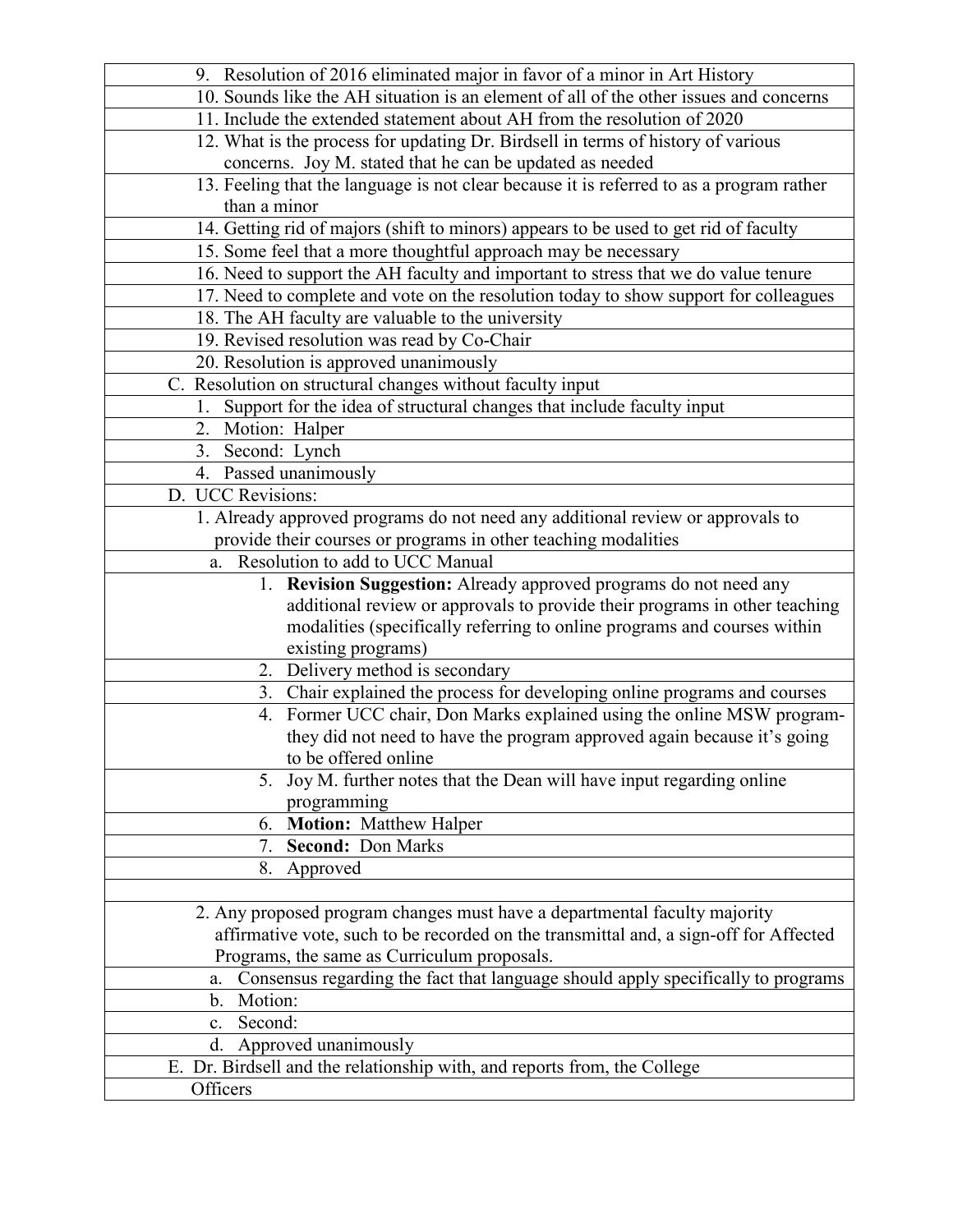|    | 1. Resolutions that passed in this meeting were re-read for Dr. Birdsell                                                                          |
|----|---------------------------------------------------------------------------------------------------------------------------------------------------|
|    | 2. Provided background about what he is all about                                                                                                 |
|    | 3. Discussed agenda-Middle States and drafts of study and working on one document                                                                 |
|    | to soon be released to the campus community within the week. Meeting will be                                                                      |
|    | held for feedback. Seeking a lot of participation. Necessary for campus to be                                                                     |
|    | forthcoming and include the community. Team will be on campus April 2022                                                                          |
|    | 4. Four issues Dr. Birdsell involved with beyond the academic side-                                                                               |
|    | a. Academic side needs to be in forefront in terms of hiring faculty to look more                                                                 |
|    | like the rest of academia                                                                                                                         |
|    | Academic hiring timeline has changed to earlier in the process to comport                                                                         |
|    | with usual academic practice-very important change                                                                                                |
|    | ii.<br>Most of the best candidates are gone if you start a search in the spring for                                                               |
|    | the fall. Difficult to achieve diversity and spread                                                                                               |
|    | iii. Interview process that looks more like the rest of academia. The first                                                                       |
|    | interview will be via Zoom and the finalists (3) will come to campus and                                                                          |
|    | stay in a local hotel and meals and one meal with Kean faculty. They will                                                                         |
|    | do a teaching presentation as well                                                                                                                |
|    | In conjunction with the union, the VPAA has been working on incorporating<br>$\mathbf{b}$ .                                                       |
|    | more feedback, more clearly articulated goals, external reviews (other                                                                            |
|    | disciplines or other professional organizations related to the discipline) into the                                                               |
|    | RTP process. A way to advertise to other scholars outside of Kean University                                                                      |
|    | Reversion to a Chair structure to elevate faculty involvement in how operations<br>$\mathbf{c}$ .                                                 |
|    | are managed-makes Kean look more like the rest of academia                                                                                        |
|    | i. Hold everyone accountable for shared goals-we want to keep                                                                                     |
|    | students at Kean and emphasizes shared governance; also need to                                                                                   |
|    | work at program level to hold people accountable, improve student                                                                                 |
|    | graduation rates, which can be achieved, in part, by ii below                                                                                     |
|    | Extracurricular support for students (tutoring, internships,<br>ii.                                                                               |
|    | collaborative resources - in other words, experiences adjacent to                                                                                 |
|    | classroom experiences - supports student success                                                                                                  |
|    | d. Integrated data systems-the numbers should be the same; we should know our                                                                     |
|    | students; reports should be transparent to the public. Right now the numbers                                                                      |
|    | don't match from IR to programs; Salvatore is working with HR, IR, and                                                                            |
|    | coordinating numbers and data cycles, datasets, etc. All of this is needed in<br>service of achieving R2 status - to boost research, productivity |
|    | Important to know how successful we are                                                                                                           |
| 5. | 1.<br>Three key items/goals                                                                                                                       |
|    | Boost research from arrival on campus                                                                                                             |
|    | a.<br>Accelerated student outcomes-to include equity so that students can excel in<br>b.                                                          |
|    | civic life, get jobs                                                                                                                              |
|    | Identify cluster hiring initiatives around research every three to four years-<br>c.                                                              |
|    | Utilize Kean's assets (WKU, Kean@OCC and Skylands). Kean@OCC is                                                                                   |
|    | being underutilized. Explore combining disciplines; for example Barnegat Bay                                                                      |
|    | as estuary project - project in coastal resilience, deteriorating water systems,                                                                  |
|    | sea level rise: combination of marine science, engineering, management,                                                                           |
|    | finance, sociology, public policy. The new federal infrastructure bill could                                                                      |
|    | fund the use of Kean Ocean in service of an interdisciplinary project. Could                                                                      |
|    | combine the Barnegat Bay Coalition, US EPA and NJ DEP. WKU is interested                                                                          |